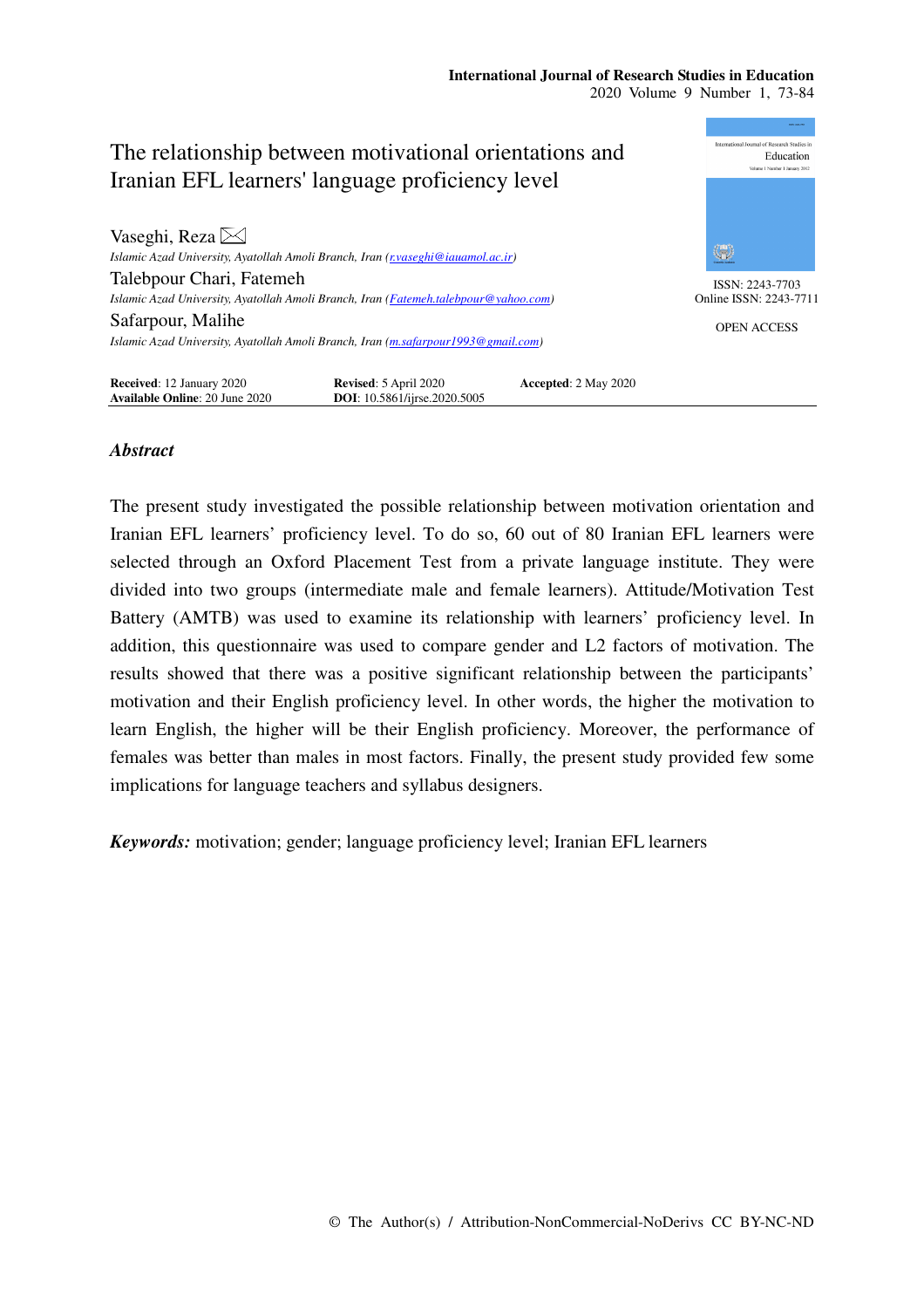# **The relationship between motivational orientations and Iranian EFL learners' language proficiency level**

#### **1. Introduction**

The process of second and foreign language learning is necessary, demanding and challenging in human life and it has been increasing across the world. Moreover, in recent decades, the learning of English language is considered as a widespread need and an essential part of the globalization process (Harmer, 2001). In this regard, for being a successful learner, Ellis (1994) highlighted the influence and significant role of motivation in the process language learning of students. Following the same idea, Gardner (2000) considered motivation as one of the major and influential factors that have an effect on the success of second and foreign language learning. Various studies have shown that those learners who have higher motivation are more successful in their L2 learning (e.g., Ely, 1986; Ellis, 1994; Gardner, 2000). According to Wlodwoski (1985), motivation is as "the processes that can (a) arouse and motivate behavior, (b) give direction or behavior purpose, (c) continue to permit behavior to insist, and (d) lead to select or preferring a specific behavior" (p. 2).

Numerous researches have been conducted about the relationship between language learners' motivation and language proficiency (Ahmadi, 2011; Jannati & Marzban, 2014; Lee & Oh, 2011; Samad, Etemadzadeh, & Roohbakhsh far, 2012). Regarding the role of motivation in the language learning process, the relationship between motivating factors and proficiency level in terms of different variables (e.g. gender) has not been considered very much (Jannati & Marzban, 2014). Furthermore, demotivating factors are the counterparts of motivating factors and have harmful effects on learners' foreign language learning consequences (Aliakbari & Hemmatizad, 2015). Also, studying on the relationship among motivation, gender and language proficiency of language learning is a vital accountability of language teachers, investigators, and anyone who is somehow related to language learning and teaching process (Oroujlou &Vahedi, 2011). They founded that lack of attention on different aspects of motivation on different sides of language learning such as language proficiency and language achievement.

Given the importance of learners' motivation and language proficiency, it seems to be imperative to raise EFL instructors' awareness concerning the possible relationship between motivation and EFL language proficiency. Hence, in view of the present situation of teaching English in Iran, and also due to the paucity of research concerning the different aspects of motivation on different sides of language learning such as language proficiency and language achievement, there is a need to conduct this study. Perhaps, findings of this research can be used to demonstrate the Iranian EFL teachers the possible correlation of these two vital variables that have constantly been shown to be necessary for EFL learners' language success. Hence, the purpose of the current study was twofold. Primarily, this research intended to determine whether there is any statistically significant correlation motivation and proficiency level of Iranian EFL learners. Moreover, it was the intention of this study to specify whether there is any statistically correlation between motivation and Iranian EFL male versus female learners' proficiency level. To meet the objective of the study following research questions were formulated:

- ▶ RQ1: Is there any significant relationship between Iranian EFL learners' language proficiency and their motivation to learn English?
- $\triangleright$  RQ2: Is there any significant difference between motivational factors and participants' gender?

Null hypotheses were considered to answer above mentioned questions are as follows:

 $\triangleright$  H01: There is no significant relationship between motivation and EFL language learners' proficiency level.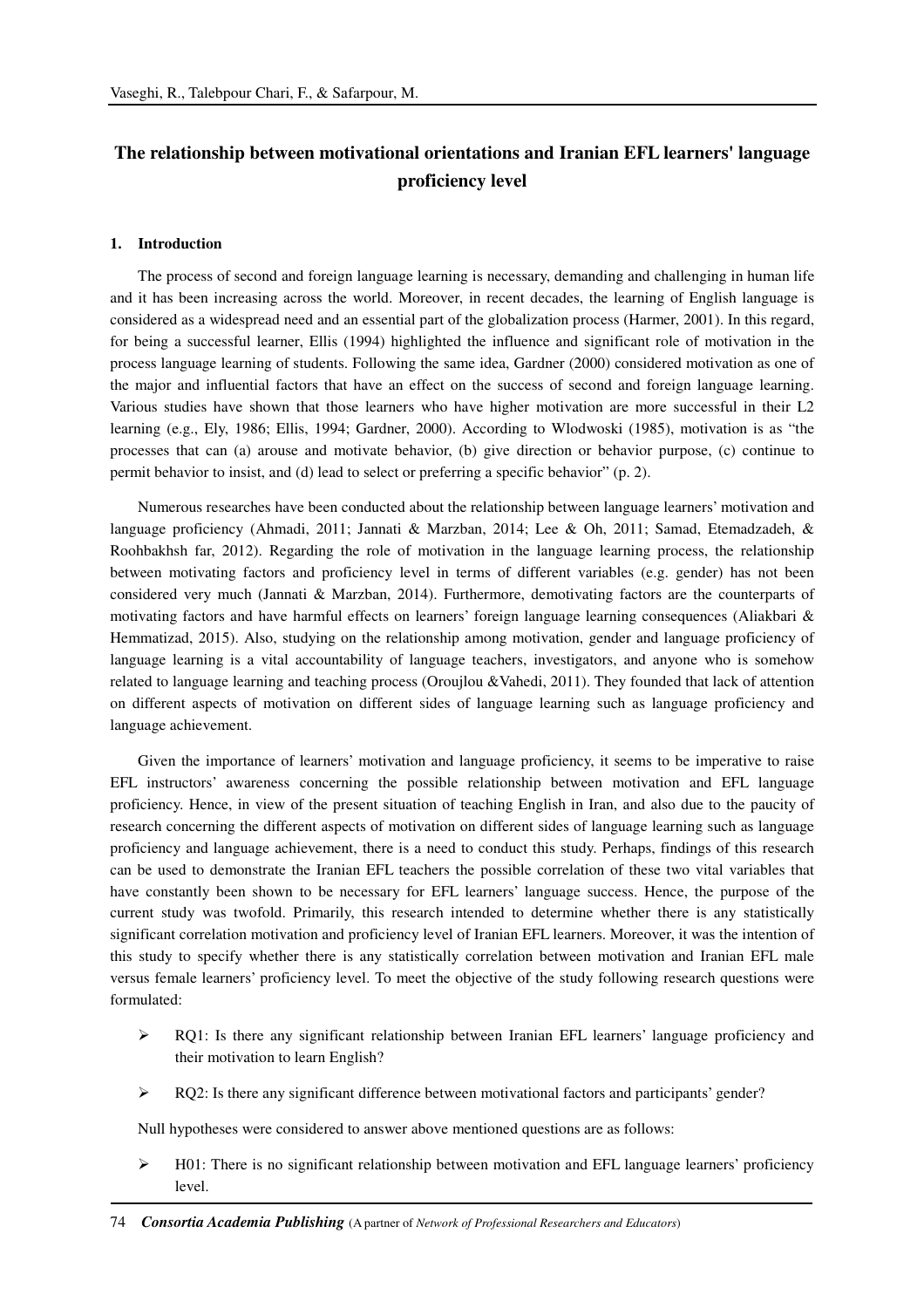$\triangleright$  H02: There is no significant difference between motivational factors and participants' gender.

# **2. Literature review**

#### *2.1 Motivation and language learning*

Motivation is a basic and essential part of learning (Brewer & Burgess, 2005). Gardner (2014) believes that with the intention of being motivated, the learner necessitates, requires, and needs to have something to anticipate, foresee, expect and long for, a reason, principle, or rationale having to do with aim or target. Concerning second/foreign language acquisition, this intention would be learning a foreign language. In fact, there must be something that the learner desires to achieve or do, being the target language the vehicle to attain it. Relating to this matter, Ellis (1994, p. 508) says that "language teachers readily acknowledge the importance of learners´ motivation, not infrequently explaining their own sense of failure with reference to their students´ lack of motivation".

Cook (2000) states that acquisition of language is not the same among learners. He also believes that there are three main factors which influence the Second Language Acquisition. These three factors are: age, personality and motivation. Motivation is the most significant factor among the mentioned three factors that affect second language acquisition. Ellis (1994, p. 715) suggests that motivation is "the effort which learners put into learning an L2 as a result of their need or desire to learn it". Also, Lightbown and Spada (2001, p. 33) identify motivation in SLA as an intricate incident which can be identified along with two factors: "learners' communicative needs and their attitudes towards the second language community". They believe that when learners think that they need to speak the second language with the aim of being in touch with others or accomplishing and achieving specialized desires and goals, they will be motivated to obtain expertise and skill in it. Research has proved that whether second language learning is successful or not directly and strongly concerns with these types of motivation (Lightbown & Spada, 2001).

*Empirical studies on motivation and language proficiency - In this section, the related studies about the* role of motivation on language proficiency are reviewed. Dashtizadeh and Farvardin (2016) investigated on the mediating effect of perfectionism on the relationship between language learning and foreign language achievement. In so doing, 400 eleventh grade high school students from different cities of Iran (i.e., Tehran, Ahvaz, Semnan, and Kerman) were participated in this study. Two questionnaires were used in this study. The first questionnaire was the shortened form of Gardner's Attitude/Motivation Test Battery (AMTB) for EFL learners, and the second one was Almost Perfect Scale-Revised (APS-R) measuring the level of perfectionism among respondents. The findings of the study showed a positive association between all variables.

Jannati and Marzban (2014) conducted a study to investigate on the relationship between motivation in learning and English proficiency level in a sample of 100 Iranian EFL intermediate learners. The instruments used to collect the data included Gardner's (2004) Attitude/Motivation Test Battery (AMTB) and a shortened version of a paper-based TOEFL test. The results suggested that the highly motivated language learners in this study scored slightly higher on the English proficiency test than did the lower motivated participants and there was a positive significant relationship between the participants' motivation and their English proficiency. Another study was investigated by (Alrabai, 2014) on the effects of the actual use of motivational strategies in the classroom on learners' motivation in Saudi Arabia. The researchers carried out the empirical study over two different periods of time. The findings of this study provided strong support for theoretically-grounded claims (e.g. Williams & Burden, 1997) about the effectiveness of motivational strategies in promoting learners' language motivation.

Samad et al. (2012) conducted a study to investigate the correlation between motivation and language proficiency. The samples were chosen from Iranian EFL students studying in Universiti Teknologi Malaysia (UTM). Two aspects of motivation (e.g., Instrumental and integrative) were considered in this research. One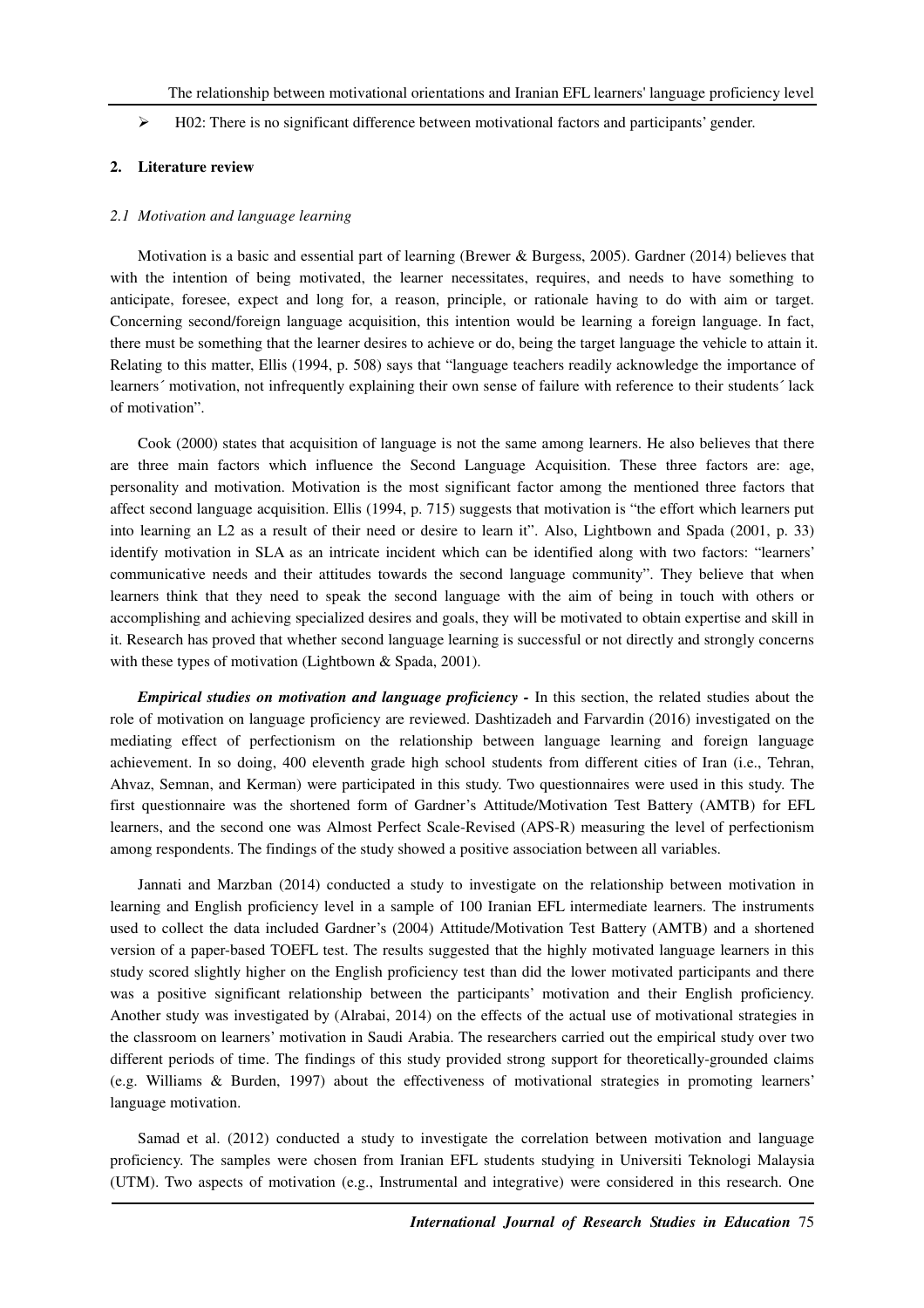hundred Iranian students from different faculties were participated in this study. They were selected based IELTS score. The band score above and below 6 were considered as high achievers and low achievers, respectively. Attitude Motivation Test Battery (AMTB) was employed to collect the data. The findings of the study showed that high achievers' language proficiency associated well with integrative motivation. In other words, the results suggest that high achievers second language learners were highly integrative motivated.

A study was carried out by (Vaezi, 2008) on Iranian's undergraduate students' motivation toward learning English as a foreign language. Seventy nine Iranian non-English major students were participated in this study. A modified 25-item survey was employed to determine the Iranian's student's tendency towards motivation. The results indicated a very high motivation and positive attitudes towards English language learning. While, Moiinvaziri (2007) carried out a study to examine motivational orientation in English Language Learning among Iranian undergraduate students. Data were collected from 255 undergraduate students using the Questionnaire based on Gardner's attitude/motivation test battery (AMTB). The findings of this study revealed that Iranian undergraduate students are highly motivated in both integrative and instrumental orientation.

#### *2.2 Gender*

One of the important issues in the theoretical and pedagogical assumption in L2 learning is gender. Gender is a concept that is more than only the biological differences a male and a female possess. The difference a boy and a girl have in the classroom is not only a result of difference in chromosomes, but also of the personalities they have, as well as the context and the atmosphere they are in at a certain time. In addition to these social differences, the teacher plays an important role in guiding the pupils in certain directions and building certain stereotypes that can be hard to overcome. A lot of studies showed that gender can have a significant effect on how students learn a language. A large number of studies worked on topics about gender, including language learning ability, motivation, teacher perceptions, learning styles and strategies, classroom interaction, teaching materials, testing and pedagogies. Many studies that examined gender as a variable in the use of language learning strategies (LLS) reported that significant gender differences almost always are the same, and they show greater use of LLS by females (Green & Oxford, 1995; Noguchi, 1991).

*Empirical studies on motivation and gender -* Different studies have been conducted about the role of motivation on different variables in ESL and EFL contexts. In this section, some studies about the role of motivation on gender are reviewed. Shokrpour and Shouraki (2016) examined the relationship between motivation and autonomous language learning. Two motivation and autonomous learning questionnaire were used to collect the data. A total of 97 students [45 (males) and 52 (females)], were participated in this study. The results of the study showed that there was significant and meaningful correlation between motivation and autonomous language learning. Furthermore, regarding gender difference, the study found no significant difference.

Mahdavy (2013) conducted a study to examine the relationship between gender and motivational orientations of Iranian high school students English language learners. The participants of this study were 401[45 (males) and 52 (females)] in the first, second, third and fourth grade of high school. "L2 motivational self-system" questionnaire was employed to collect data the data concerning Students' motivational orientations. The results have shown that "ought-to L2 self", "ideal-L2 self" and instrumental-promotion were significantly higher among the male high school English language learners. Moreover, the differences in the other motivational orientations were not statistically significant.

A study was carried out to examine the effect of integrative and instrumental motivation based on Gardner's socio-educational model on Iranian EFL learners' language learning (Ahmadi, 2011). The finding of the study showed that female learners have stronger integrative motivation than instrumental motivation. On the other hand, male language learners have stronger instrumental orientation. While, Ziahosseini and Salehi (2008) investigated the relationship between motivation and the use of language learning strategies by university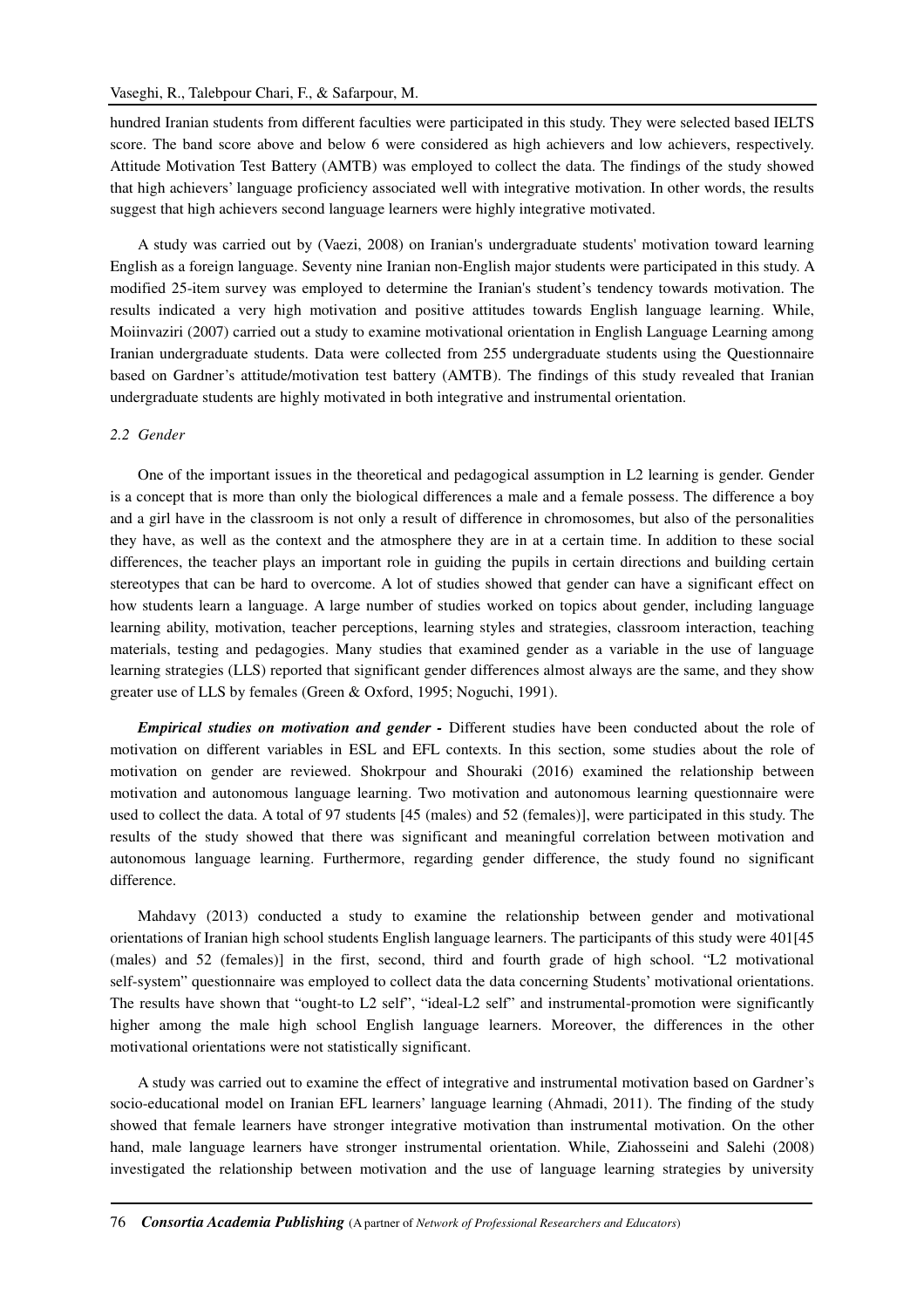students. Furthermore, variables such as sex, the level of proficiency were also investigated. They found that there was a meaningful relationship between motivation and language learning strategies. However, they found no difference between males and females with regard to strategy choice and language use. Lastly, Meece, Glienk, and Burg (2006) also carried out a study on the relationship between gender and motivation. They found that males had stronger ability and interest beliefs in mathematics and science in general. However, females were more interested in language arts and writing.

#### **3. Method**

#### *3.1 Design of the study*

The current research is based on a quantitative correlational design. Quantitative research is appropriate if a study investigates the relationship of variables rather than assessing the effect of variables on an outcome variable (Creswell, 2005). In fact, in addition to evaluating the hypotheses, the primary objective of the current study was to discover the relationships between each variable. According to Creswell (2003), in good quantitative research questions and hypotheses, "the investigator may relate one or more independent variables to a dependent variable". Therefore, the use of the correlational research paradigm is justified for this study, which examines the relationship between the intended variables. Figure 1 below illustrates the basic design for the current correlational study.



*Figure 1*. Design of the present correlational study.

Wherein:  $x=$  motivating factors (independent variable) y= language learners' proficiency level (dependent variable)  $r =$  correlation

In the present study, the independent variable considered in this study was motivating factors and the dependent variable was language learners' proficiency level. Moreover, the moderator variable was learners' gender in this study. In fact, to ensure that the picture is clear within the current study, it was decided to determine what change, if any, gender as the moderator variable could cause in the central relationship between the dependent and independent variables.

#### *3.2 Participants*

In order to investigate the extent of relationship between motivation and Iranian EFL male versus female leaners' language proficiency level, 60 out of 80 Iranian EFL learners were selected through an Oxford Placement Test (Syndicate, 2001). After giving OPT, those who scored one SD above and below the mean were excluded from the study. To conduct the research, 60 students male (n=30) and female (n=30) were considered to be justifiable. According to Ary, Jacobs, and Razavieh (2006), correlational studies do not need highly large samples. To find whether a relationship exists, it will be evident in a sample of moderate size (e.g., 50 to 100). The participants were selected from a private language institute in Babol, Mazandaran. The age range of the participants was 16-21. They have studied English for 2 to 3 years in the language school. Their first language was Persian. The demographic data is presented in table 1.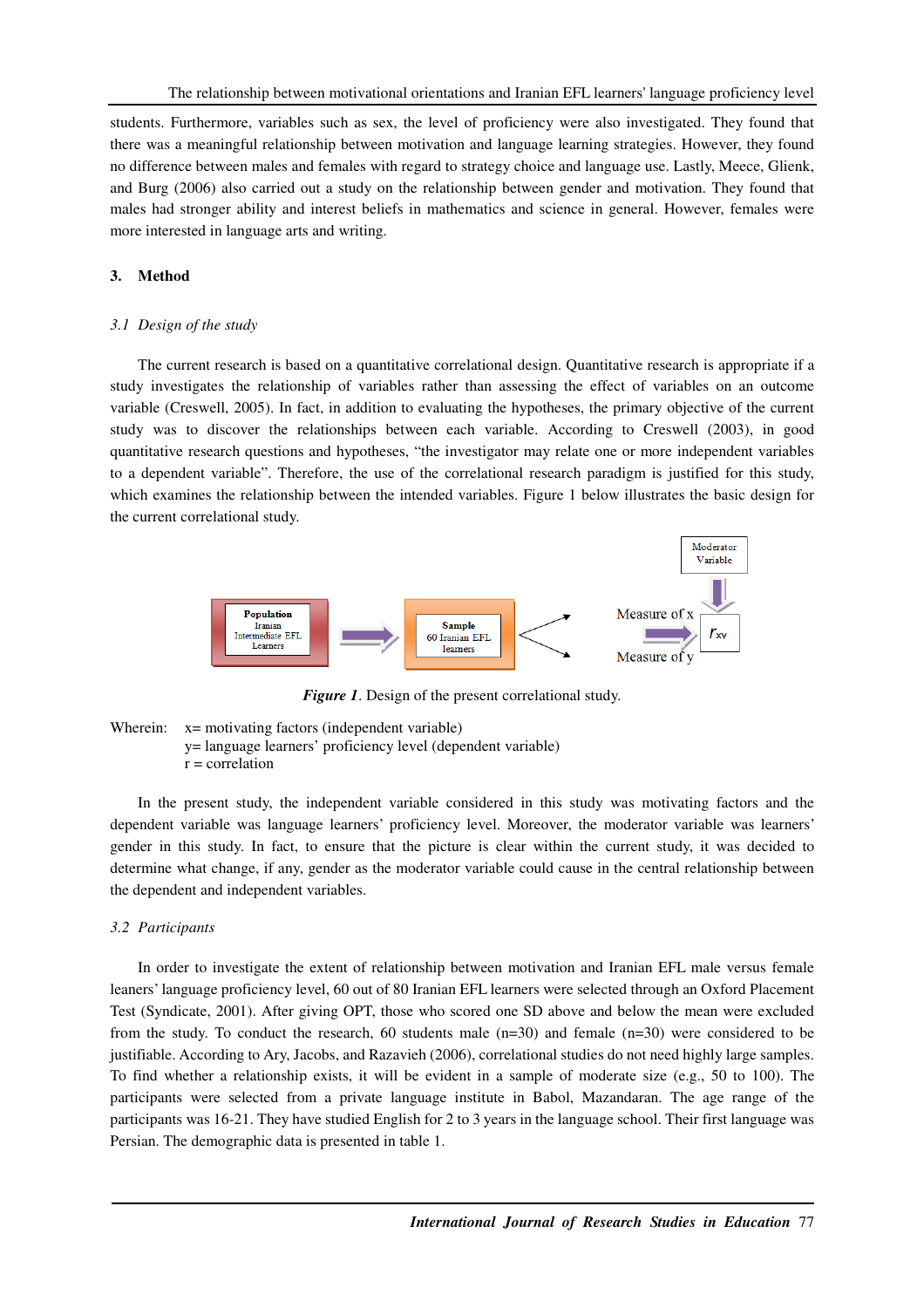#### Vaseghi, R., Talebpour Chari, F., & Safarpour, M.

#### **Table 1**

| Participant demographic information |  |
|-------------------------------------|--|
|                                     |  |

| Gender |    | Age Range | Level        | Native Language |
|--------|----|-----------|--------------|-----------------|
| Male   | 30 | 16-21     | Intermediate | Persian         |
| Female | 30 |           |              |                 |

#### *3.3 Instruments*

*Oxford placement test -* To tap participants' level of English language proficiency level, an Oxford Placement Test (Syndicate, 2001) was used to homogenize the participants in the study. The test consisted of reading, vocabulary and grammar sections. The test comprised of 60 questions in two parts. The first part comprised of 40 multiple choice items in 4 sub-parts. Questions 1 to 5, the learners were asked to answer grammatical questions about prepositions. Questions 6 to 10, the learners were asked to read a cloze passage and select one option out of three ones. Questions 11 to 20, they were also asked to read two cloze passages and select one option from four ones. Questions 21 to 40 checked the learners' grammatical knowledge. In the second part of this examination, there were two sub-sections. For questions 41 to 50, the learners required two cloze passages and select the correct option. Questions 51 to 60 tapped learners' vocabulary format. The participants were allotted 45 minutes to answer the questions. The results were categorized based on OPT ranking rubric.

*Attitude/motivation test battery (AMTB) -* In order to collect the data, Gardner's (1985) 104-item AMTB (Attitude, Motivation Test Battery) questionnaire together with a demographical questionnaire was administered to the selected respondents in all 2 English classes. The questionnaire is a 6-point Likert Scale ranging from 'Strongly Disagree' to 'Strongly Agree'. AMTB items are made of 12 scales measuring 1) Interest in Foreign languages; 2) Parental Encouragement; 3) Motivational intensity; 4) English class anxiety; 5) English teacher evaluation; 6) Attitudes towards learning English; 7) Attitudes towards English-speaking people; 8) Integrative orientation; 9) Desire to learn English; 10) English course evaluation; 11) English use anxiety, and 12) Instrumental Orientation. The English version was given to the language learners.

To calculate the reliability of this questionnaire, 15 EFL learners were chosen and it was calculated through SPSS version 21. The reliability of this questionnaire was taken care of at the piloting stage through the Cronbach's Alpha formula which turned out to be (Questionnaire  $= .71$ ) To have the most appropriate test, item characteristics, that is item facility and item discrimination were also studied. The time allowed was sixty minutes as determined at the piloting stage.

### *3.4 Procedure*

To find a reasonable answer for the research questions, the following steps were taken in the research procedure. In the first phase, two classes of intermediate EFL learners at Shokouh Language Institute were chosen by the researcher non-randomly. The number of the participants was totally  $60$  (N=60). As it was mentioned before, the learners were admitted in this level through a placement test by the institute. Then, the Oxford Placement Test (Syndicate, 2001) was administered to homogenize the participants. After the test, the ones with the score of one SD below or above the mean were excluded from the study. Moreover, as mentioned earlier, to further ensure the reliability of the test, before the actual study, a pilot study was used to validate the instrument. It was administered to 15 participants male  $(n= 6)$  and female  $(n= 9)$ . The acquired test reliability index was 0.71. Finally, the AMTB questionnaire was spread out among all participants. Sixty minutes assigned to complete the questionnaire. The goal of using motivation questionnaire was to compare two genders (male vs. female) and 12 factors of motivation. For the first research question, the relationship between the scores of participants in the proficiency test and the scores of language learners in motivation questionnaire was considered. For the second research question, the difference between male and female scores' and the scores of participants in motivation questionnaire was calculated.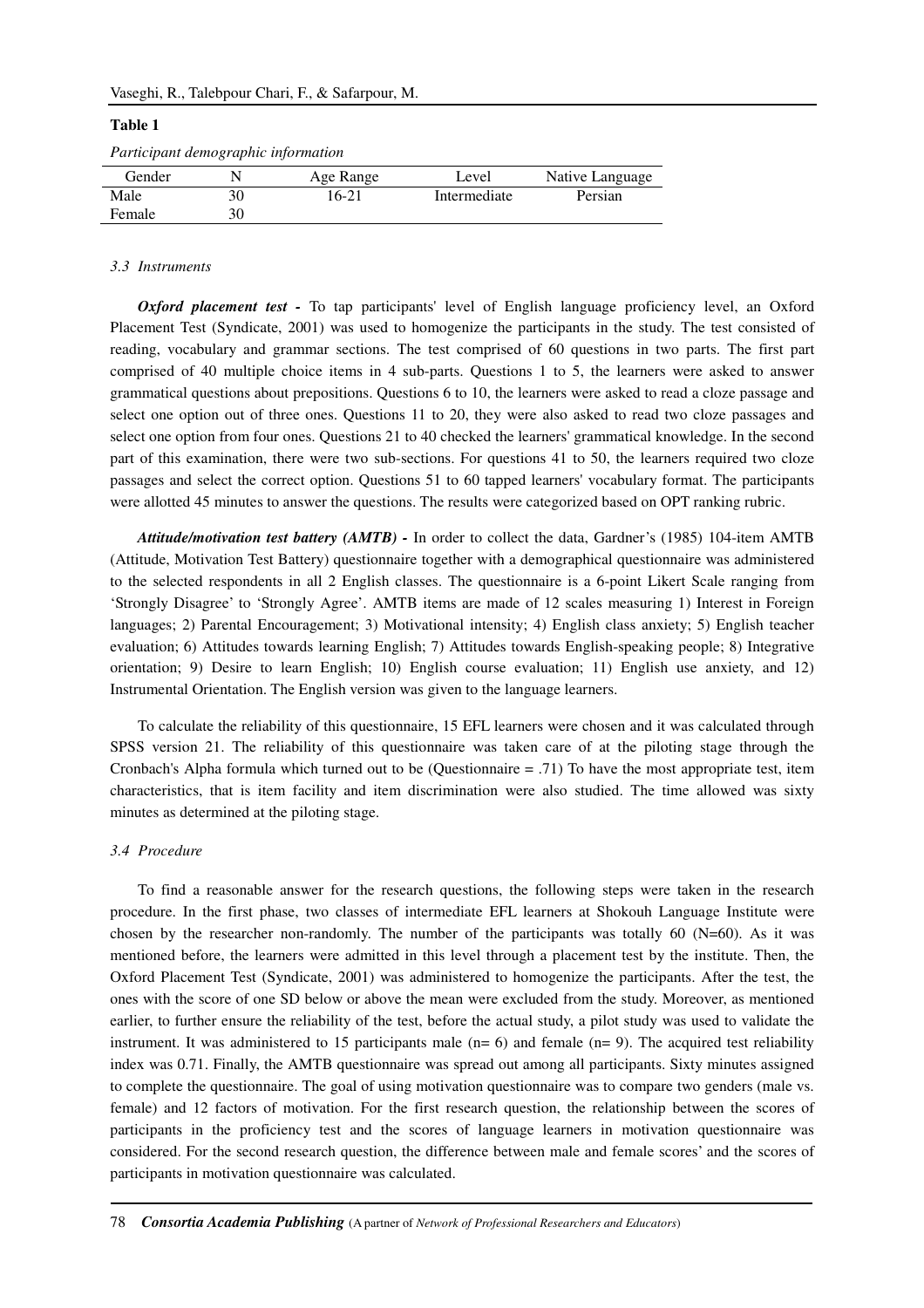#### *3.5 Data analysis*

In order to answer the research questions of the present study, the data was analyzed in the following way: First, The descriptive statistics were calculated. Then, based on the research hypotheses, the researcher tabulated and the data were analyzed using SPSS statistical software, examining correlational statistic, Pearson product-moment correlation (Pearson r), which is the appropriate inferential statistics. The Pearson correlation measure was used to analyze the results of instrument to determine whether a relationship existed between the two variables. The researcher used SPSS version 21 in analysis of research data.

# **4. Results**

# *4.1 Result of the first research question*

The first research question was to find out how the participants with different levels of motivation performed on the English proficiency test. To this end, the participants were divided into three low-motivation, mid-motivation, and high-motivation groups as shown in Table 2.

# **Table 2**

*Motivation groups* 

| Groups          | <b>Motivation Scores Range</b> |
|-----------------|--------------------------------|
| Low-motivation  | 460-510                        |
| Mid-motivation  | 510-560                        |
| High-motivation | 560-624                        |

As shown in the above Table, the participants whose motivation mean scores ranged from 460 to 510 were placed in the low-motivation group, the participants with a motivation mean score of 510 to 560 were put in the mid-motivation group, and the participants whose motivation mean score ranged from 560 to 624 were placed in the high-motivation group. Below table shows the number and the percentage of the participants' in each motivational group. Table 3 shows the number and the percentage of the participants' in each motivational group.

#### **Table 3**

*Participants' distribution in motivational groups* 

| Groups          |    |        |
|-----------------|----|--------|
| Low-motivation  | 14 | 23.33  |
| Mid-motivation  | 35 | 58.33  |
| High-motivation |    | 18.33  |
| Total           | 60 | 100.00 |

Based on the results of the above table, low to high-motivation groups are 23.33%, 58.33%, and 18.33%, respectively. In this regard, the majority of the participants were in the mid-motivation group. The low motivation group occupied the second position while the lowest number of the participants was found in the low-motivation group. On the whole, about 82% of participants had a low to medium level of motivation to learn English while only 16.2% were of high motivation to learn English. In other words, the mean score of the participants' English proficiency in the low-motivation group is 23.33, the mean score of the participants' English proficiency in the mid-motivation group is 58.33, and the mean score of the English proficiency in the high-motivation group is 18.33, respectively. The next table reveals the results of the possible correlation between the participants' language proficiency and their level of motivation to learn English.

Concerning the first hypothesis formulated for this study, (i.e. H01: There is no significant relationship between motivation and EFL language learners' proficiency level.) Pearson product-moment correlation coefficient was used to investigate the relationship between Motivation of Iranian EFL learners and their reading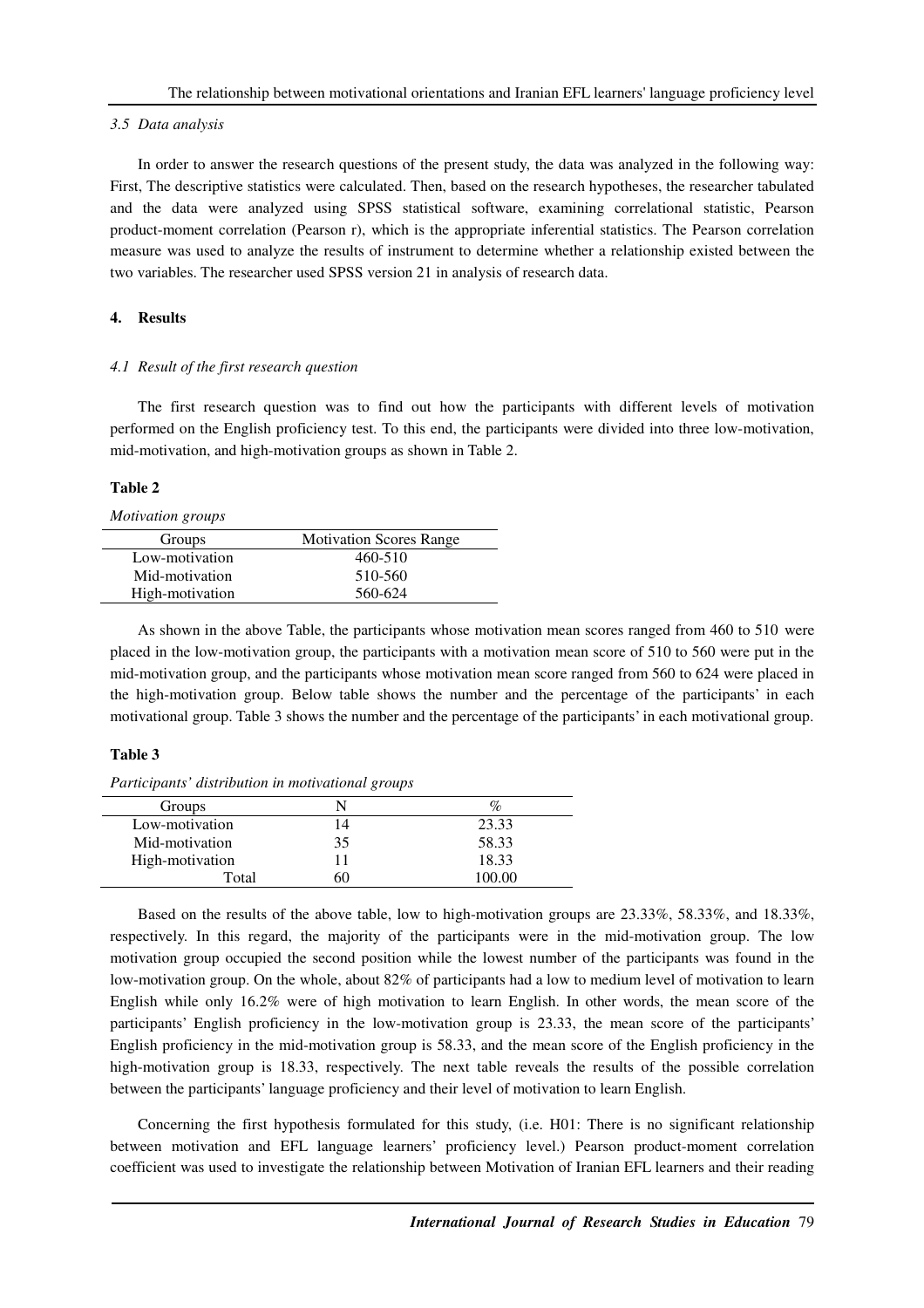language proficiency. In view of the correlation analysis and Cohen's (1988) benchmarks for its interpretation, it was found that there was a strong, positive correlation between the two variables,  $r = .71$ ,  $n = 60$ ,  $p < .0005$ , with high levels of Motivation associated with high levels of Language proficiency. The results were supportive of rejecting the first null hypothesis.

The value of the correlation between the participants' motivation and their English proficiency is .71, therefore, there is a positive correlation between the two variables. Moreover, the value of the significance level proposes that this correlation is significant ( $p < 0.01$ ). Therefore, it can be concluded that there was a positive significant relationship between the participants' motivation and their English language proficiency. Additionally, the coefficient of determination was calculated to estimate the percent of variance that the two variables shared. It became evident that there was a considerable overlap between the two variables. In other words, Motivation and Language proficiency that correlate  $r = .71$  share 56 percent of their variance. That means that Motivation helps to explain nearly 56 percent of the variance in subjects' Language proficiency. This is a quite a respectful amount of variance as compared with the relevant previous research, indicating the practical significance of the correlation.

#### *4.2 Result of the second research question*

As for the second null hypothesis (i.e. H02: There is no significant difference between intermediate EFL learners and motivational factors regarding their gender), first, the descriptive statistics of the EFL language learners and motivational factors is presented. Table 6 shows the descriptive statistics of the two groups and motivational factors. In this table, two groups (male= 1 and female= 2) were determined. To see whether there is a significant difference between motivating factors and two groups, independent sample t-test was used. In addition, Pearson correlation test was used to track the relationship between the female and male motivational factors. The results are presented in Table 4.

#### **Table 4**

| <b>Scales</b>                        | Gender | $\mathbf N$ | M     | <b>SD</b> | r      | $\boldsymbol{t}$ |
|--------------------------------------|--------|-------------|-------|-----------|--------|------------------|
| 1) Interest in English               | Male   | 30          | 46.36 | 10.42     | $.43*$ | 8.13*            |
|                                      | Female | 30          | 49.55 | 11.64     |        |                  |
| 2) Parental Encouragement            | Male   | 30          | 39.5  | 88.24     | .29    | .81              |
|                                      | Female | 30          | 40.61 | 8.03      |        |                  |
| 3) Motivational Intensity            | Male   | 30          | 39.12 | 8.01      | .39    | $1.01*$          |
|                                      | Female | 30          | 41.37 | 8.96      |        |                  |
| 4) English Class Anxiety             | Male   | 30          | 39.74 | 8.37      | .44*   | $7.92*$          |
|                                      | Female | 30          | 43.67 | 10.32     |        |                  |
| 5) English Teacher Evaluation        | Male   | 30          | 41.75 | 8.61      | $.41*$ | $7.21*$          |
|                                      | Female | 30          | 44.82 | 10.14     |        |                  |
| 6) Attitudes toward Learning English | Male   | 30          | 39.56 | 8.23      | .25    | .93              |
|                                      | Female | 30          | 40.12 | 9.15      |        |                  |
| 7) Attitudes toward English Speaking | Male   | 30          | 42.46 | 8.23      | .41    | 1.03             |
|                                      | Female | 30          | 43.77 | 10.01     |        |                  |
| 8) Integrative Orientation           | Male   | 30          | 38.86 | 8.39      | $.38*$ | 3.89*            |
|                                      | Female | 30          | 40.56 | 8.83      |        |                  |
| 9) Desire to Learn English           | Male   | 30          | 44.59 | 10.11     | .37    | .49              |
|                                      | Female | 30          | 44.70 | 10.13     |        |                  |
| 10) English Course Evaluation        | Male   | 30          | 36.94 | 7.72      | .36    | 1.07             |
|                                      | Female | 30          | 41.58 | 8.96      |        |                  |
| 11) English Use Anxiety              | Male   | 30          | 39.62 | 8.30      | $.48*$ | $7.39*$          |
|                                      | Female | 30          | 43.04 | 9.72      |        |                  |
| 12) Instrumental Orientation         | Male   | 30          | 37.28 | 7.82      | $.53*$ | $11.78*$         |
|                                      | Female | 30          | 42.08 | 9.25      |        |                  |
| <i>Note</i> . $*_{p<0.05}$           |        |             |       |           |        |                  |

*Comparative difference and correlation between female and male motivational factors*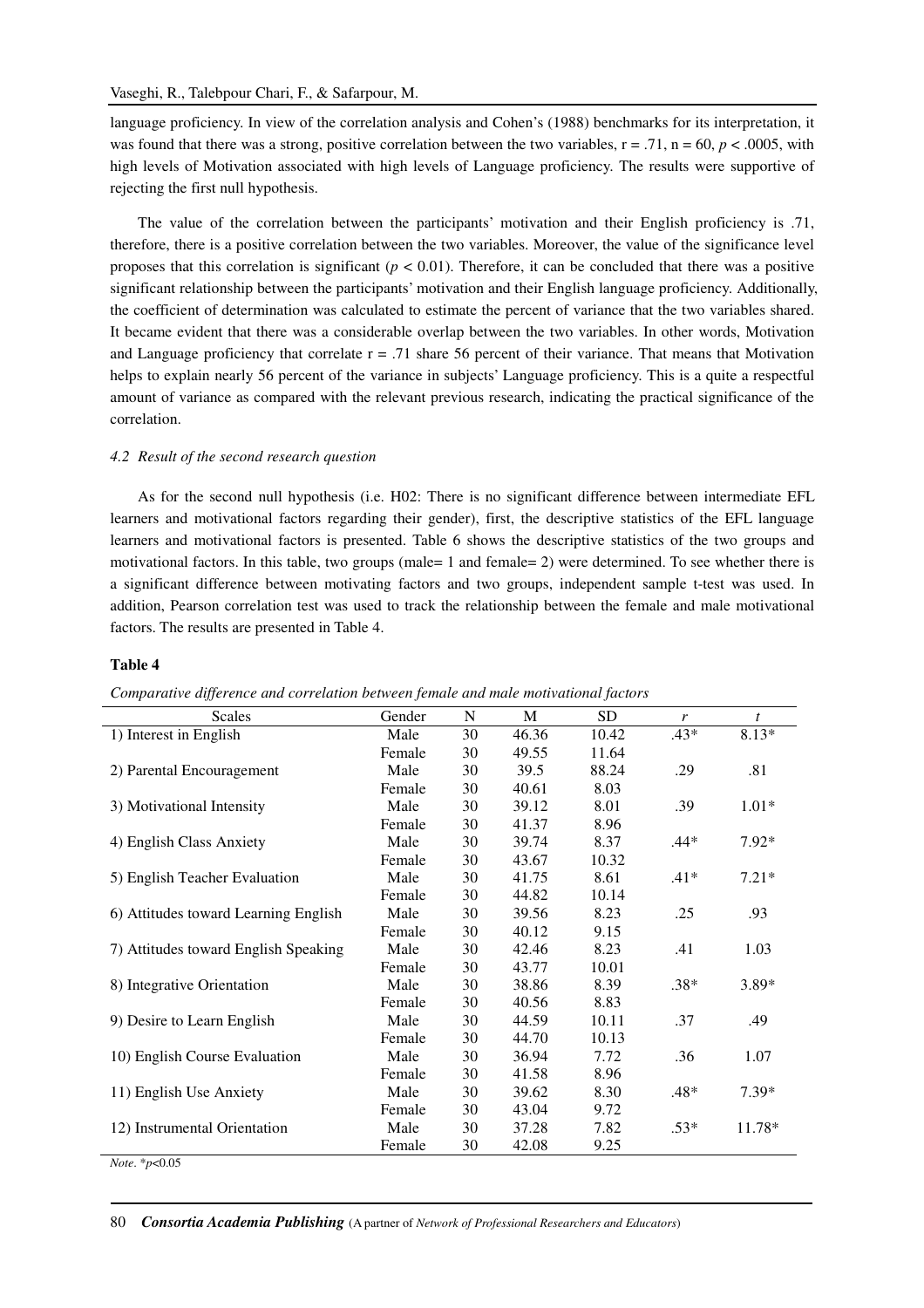Table 6 indicates the means, standard deviations, correlations and differences between the male and female participants in terms of their motivational factors. According to the table, there were significant differences between the male and female learners with regard to their interest in foreign languages, English class anxiety, English teacher evaluation, integrative orientation, English use anxiety, and instrumental orientation in favor of females ( $p < .05$ ). On the other hand, there was no significant correlation and difference between these two groups according to the results reported for parental encouragement, motivational intensity, attitudes toward learning English, attitudes toward English speaking people, desire to learn English, and English course evaluation  $(p > .05)$ . This table showed that some of the measured motivational factors, but not all of them, are contributing to the female learners' superiority in motivational orientations.

### **5. Discussion**

As discussed earlier, Person's product-moment correlation coefficient between the Motivation and the Language proficiency on this sample is  $r = .71$ ,  $n = 60$ ,  $p < .0005$ , indicating a strong relationship between two variables in this study. There is a direct correlation between learners' EFL Language proficiency and Motivation. This result rejects the first null hypothesis and confirms the relationship of Motivation on the EFL learners' Language proficiency. Therefore, it can be concluded that students who have high levels of motivation, are able to develop their proficiency of language.

This finding is in line with the findings of Gardner (1985) who have repeatedly indicated that it is motivation that promotes learners' proficiency level. This result is also consistent with few studies (Arani, 2004; Samad et al., 2012; Delzendehrouy, Zamanian, & Tayyebi, 2014; Jannati & Marzban, 2015; Dashtizadeh & Farvardin, 2016). Based on the findings of Jannati and Marzban's study (2014), language students with higher levels of motivation scored slightly higher on the English proficiency test than did the low-motivated participants. In addition, they found that there was a positive significant relationship between the subjects' motivation and their English proficiency level. In addition, Samad et al. (2012) attempted to investigate the relationship between motivation and language proficiency of Iranian EFL learners studying in Universiti Teknologi Malaysia [UTM]. They founded that high achievers' language proficiency correlated well with integrative motivation and this result was in consistent with the results of the present study. In this regard, they declared that proficiency level is a consequential component in increasing EFL learners' motivation.

In a similar vein, Gardner (2006) claimed that motivated learners expressed effort in achieving their objectives, revealed persistence, and attended to the tasks essential to reach such objectives. Accordingly, Yashima, Zenuk-Nishide, and Shimizu (2004) attempted to examine the effectives of Japanese learners' motivation in English as an L2, they resulted that those with high motivation tended to communicate more in the classroom and to ask questions or talk to teachers more frequently outside the class.

With respect to the second research question, the results of the present study showed that there were some differences between motivating factors and gender among Iranian intermediate EFL learners to acquire English. Based on the importance of gender's role, it can be mentioned that females were more motivated than males in most of motivational factors. It should be noted that females were better in some factors such as interest in foreign languages, English class anxiety, English teacher evaluation, integrative motivation, English use anxiety and instrumental orientation. The results confirm Bacon and Fienmann's (1992), Ahmadi (2001) and Meece et al.'s study (2006) which indicate that higher levels of motivational factors reported by females as compared to males. They found that females are better than males in two factors: Interest in foreign languages and integrative motivation. Moreover, Suleiman (1993) showed gender-related motivational differences among Arabic ethnicities studying EFL at Arizona State University. He also founded that females' desire to learn English had a more significant effect than males. Females' attitude towards learning English and English speaking people were more positive than males.

Unlike the above-mentioned results, Mahdavy (2013) resulted that the instrumental-promotion were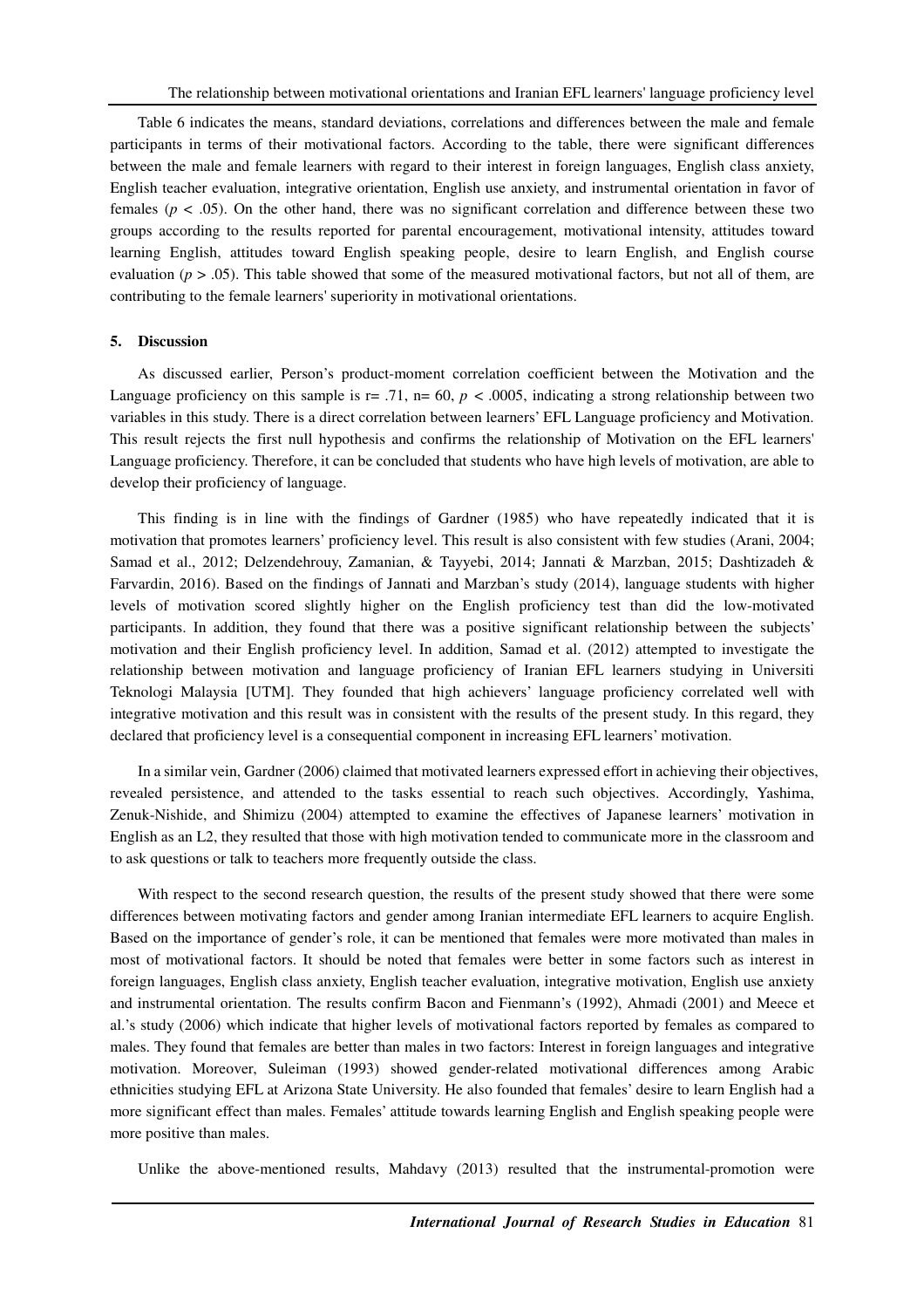significantly higher among the male high school English language learners. However, as the related literature shows, the pervious researches have shown that the role of gender has not been as conclusive. Some of the research disregard the role of gender in relation to the motivation and learning language (e.g. Sung & Padilla, 1998; Ziahosseini & Salehi, 2008; Shokrpour & Shouraki, 2016). All in all, gender difference plays an important role in language learning on behalf of females.

### **6. Conclusion and implications**

For the success of second or foreign language learning, motivation is one of the essential and personal factors. The results of this study showed that the highly motivated language learners scored higher on the English proficiency test than did the low-motivated participants. In other words, when a learner has a high motivation level, he/she can learn better and can have a better performance. Therefore, this study empirically investigated the second/foreign language learners' motivation factors and gender difference. The result showed that female participants had higher motivation in learning English than their male peers. It is also worth noting that the female learners were better than male learners in some elements such as interest in foreign languages and English teacher evaluation and so on. It can be concluded that motivation can be different from male and female learners.

These conclusions are of immense significance for all those individuals who work as educational planners, teachers, parents and learners in educational contexts. A few educational implications of the conclusions of this study have been presented:

1) By probing into the male and female particular motivational patterns and factors, language instruction can be geared up to learners' interests. In this regard, language learning content can serve to prepare the learners for more autonomous kind of learning a foreign language.

2) Neglect of attitude and motivational factors can trouble students in language learning. The studies have shown that even brilliant and talented students with low attitude and motivation have achieved little progress. So the teachers and educators should handle the techniques and strategies applied in their classes in a way that can immerse students in language learning.

3) Students' sense of competence is enhanced when teachers provide support through instruction in strategies, skills, and satisfaction of relatedness needs enhances student interest, participation, and academic effort (Wentzel, 1997). In this regard, language teachers should pay attention to this construct.

4) Teachers should help learners to create a relaxed atmosphere in the class, motivate learners by choosing topics that interest students and not teachers, set up a conductive environment with relevant and interesting activities, let learners give their own opinion/position, challenge them so that they can persuade their readers appropriately and pave the way for them to evaluate and assess and help them to communicate.

5) Gender differences should be taken into consideration in the language classroom. In other words, it should be understood that each gender has unique characteristics and different motivating factors.

#### **7. References**

Ahmadi, M. R. (2011). The effect of integrative and instrumental motivation on Iranian EFL learners' language learning. *ELT voices*, *1*(2), 7-15.

Aliakbari, M., & Hemmatizad, M. (2015). On students' de-motivation, gender, major, and educational level in Iranian EFL Context. *English Language Teaching*, *8*(4), 106-116. https://doi.org/10.5539/elt.v8n4p106

Alrabai, F. (2014). Motivational practices in English as a foreign language classes in Saudi Arabia: Teachers Beliefs and Learners Perceptions. *Arab World English Journal*, *5*(1), 224-246.

Arani, J. (2004). Issues of learning EMP at university: An analysis of students' perspectives. *Karan's Linguistics Issues*. Retrieved from http://www3.telus.net/linguisticsissues/emp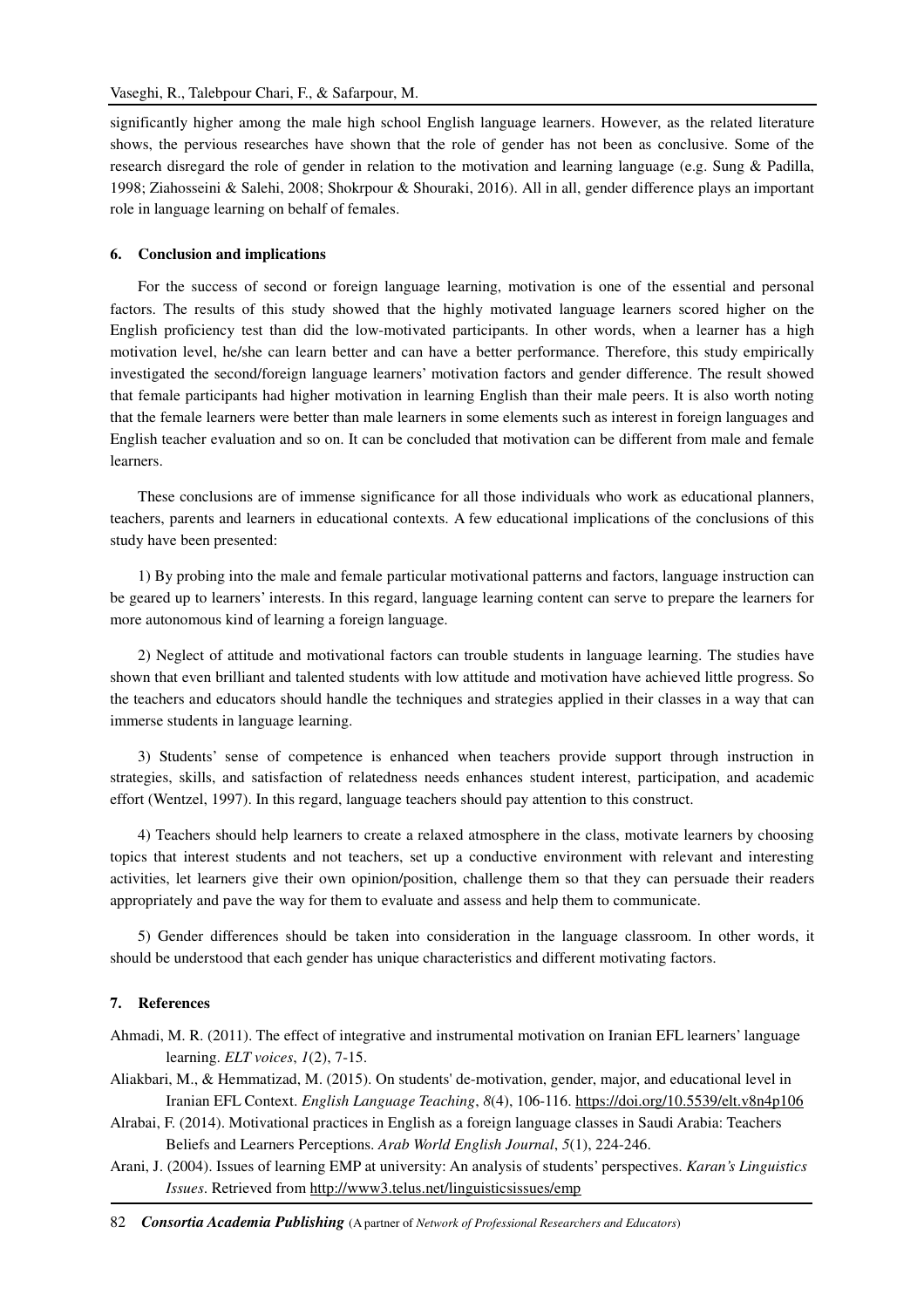- Ary, D., Jacobs, L., Razavieh, A., & Sorensen, C. (2006). *Introduction to research in education* (7th ed.). Belmont, CA: Wadsworth.
- Bacon, S., & Fienmann, M. (1992). Sex differences in self-reported beliefs about foreign language learning and authentic oral and written input. *Language Learning, 42*(4), 471-495. https://doi.org/10.1111/j.1467-1770.1992.tb01041.x
- Brewer, E. W., & Burgess, D. N. (2005). Professor's role in motivating students to attend class. *Journal of STEM Teacher Education*, *42*(3), 23-47.
- Cohen, J. (1988). *Statistical power analysis for the behavioral sciences* (2nd ed.). Hillsdale, NJ: Erlbaum

Cook, V. (2000). *Linguistics and second language acquisition*. Beijing: Macmillan.

- Creswell, J. W. (2003). *Research design: Qualitative, quantitative, and mixed methods approaches*. Thousand Oaks, CA: Sage Publications.
- Creswell, J. W. (2005). *Educational research: Planning, conducting, and evaluating quantitative and qualitative research*. Upper Saddle River, NJ: Pearson.
- Dashtizadeh, P., & Farvardin, M. T. (2016). The relationship between language learning motivation and foreign language achievement as mediated by perfectionism: the case of high school EFL learners. *Journal of Language and Cultural Education*, *4*(3), 86-102. https://doi.org/10.1515/jolace-2016-0027

Delzendehrouy, N., Zamanian N., &Tayyebi, G. (2014). The relationship between Iranian EFL learners'motivation and the use of vocabulary learning strategies. *Journal of Studies in Learning and Teaching English*, *2*(5), 19-39. https://doi.org/10.5539/elt.v5n2p174

- Ellis, R. (1994). *The study of second language acquisition*. New York: Oxford University Press.
- Ely, C. M. (1986). An analysis of discomfort, risktaking, sociability, and motivation in the L2 classroom. *Language learning*, *36*(1), 1-25. https://doi.org/10.1111/j.1467-1770.1986.tb00366.x
- Gardner, R. C. (2000). Correlation, causation, motivation, and second language acquisition. *Canadian Psychology/Psychologie Canadienne*, *41*(1), https://doi.org/10. 10.1037/h0086854
- Gardner, R. C. (2014). Attitudes and motivation in second language learning. In *Bilingualism, multiculturalism, and second language learning* (pp. 63-84). Psychology Press.
- Ghavamnia, M., Kassaian, Z., & Dabaghi, A. (2011). The relationship between language learning strategies, language learning beliefs, motivation, and proficiency: A study of EFL learners in Iran*. Journal of Language Teaching and Research, 2*(5), 1156-1161. https://doi.org/10.4304/jltr.2.5.1156-1161
- Green, J. M., & Oxford, R. (1995). A closer look at learning strategies, L2 proficiency, and gender. *TESOL quarterly*, *29*(2), 261-297. https://doi.org/10.2307/3587625
- Harmer, J. (2001). *The practice of English language teaching*. London: Longman. https://doi.org/10.1177/003368820103200109
- Jannati, M., & Marzban, A. (2014). The Relationship between Iranian EFL learners' motivation and their English proficiency level. *Journal of Studies in Learning and Teaching English*, *2*(6), 65-79.
- Lee. J., & Oh, J. (2011). Relationship between motivation and proficiency improvement. *Linguistic Research*. *26*(2), 405-430. https://doi.org/10.17250/khisli.28.2.201108.009
- Lightbown, P. M., & Spada, N. (2001). Factors affecting second language learning. *English language teaching in its social context*, 28-43.
- Mahdavy, B. (2013). Gender and motivational orientations of English language learners: The case of high school students in Iran. *Procedia-Social and Behavioral Sciences*, *70*, 1056-1061. https://doi.org/10.1016/j.sbspro.2013.01.158
- Meece, J. L., Glienke, B. B., & Burg, S. (2006). Gender and motivation. *Journal of school psychology*, *44*(5), 351-373. https://doi.org/10.1016/j.jsp.2006.04.004
- Moiinvaziri, M. (2008). Motivational orientation in English language learning: A study of Iranian undergraduate students. In *Global practices of language teaching: Proceedings of the 2008 International Online Language Conference* (pp. 126-136). Boca Raton, FL: Universal-Publishers.
- Noguchi, R. R. (1991).*Grammar and the teaching of writing: Limits and possibilities.* Urbana, IL: National Council of Teachers of English.
- Oroujlou, N., & Vahedi, M. (2011). Motivation, attitude, and language learning. *Procedia-Social and Behavioral*